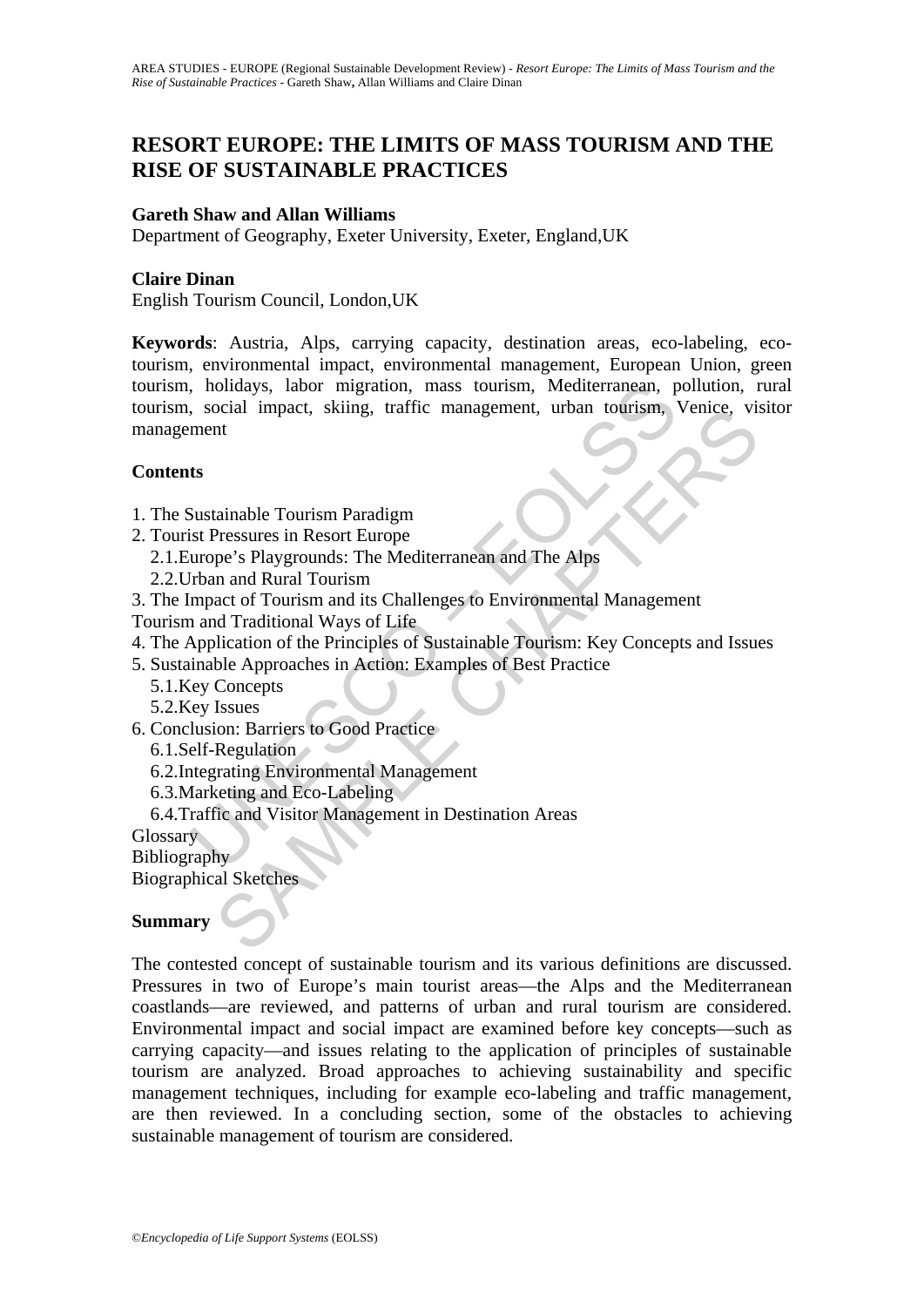# **1. The Sustainable Tourism Paradigm**

The current ideas surrounding sustainable tourism have tended to evolve from two main strands. One is a broader concern linked with the increased awareness of the general environmental consequences of economic development as highlighted in the influential Brundtland Report (1987), which presented a working definition of sustainable development. The other source, by contrast, was much more specific, relating to perspectives of the impact of mass tourism on the physical, sociocultural, and economic environments of tourist destination areas. The Brundtland Report established clear, basic principles for sustainable development, and while not entirely new, it gave strong recognition to the issue of equity, calling for far greater convergence between rich and poor nations in the global system if stability and sustainability are to be achieved. It also recognized:

- planning and strategy making should be holistic
- the importance of preserving essential ecological processes
- the need to protect both human heritage and biodiversity
- development should occur in such a way that productivity can be sustained for future generations
- intragenerational social considerations

Such ideas in part were already being loosely debated within tourism following the rise of mass tourism in the 1970s. In this context, commentators had already drawn attention to the destructive force of tourism, while others sought to draw together the various contexts of the impact of tourism in a range of geographical settings.

The major criticisms of the notion of sustainable tourism is the major criticisms are major critical and the major critical and biodiversity can be need to protect both human heritage and biodiversity development should oc In part, these diverse evolutionary routeways, but more especially the rather protracted debates about the nature of tourism and its impact, have led to a confused situation. Such confusion takes two main forms, namely a lack of clarity over the nature, scope, and definition of sustainable tourism, and a critical, if rather unstructured, debate about its effectiveness as a management tool.

ming and strategy making should be holistic<br>
importance of preserving essential ecological processes<br>
need to protect both human heritage and biodiversity<br>
elopment should occur in such a way that productivity can be susta One of the major criticisms of the notion of sustainable tourism is the lack of clarity concerning its definition. According to the opening editorial of the first volume of the *Journal of Sustainable Tourism* in 1993, sustainable tourism is "a positive approach intended to reduce the tensions and frictions created by the complex interactions between the tourism industry, visitors, the environment, and communities which are host to holidaymakers." However, there is another key element that is fundamental to the concept and more in line with the definition of sustainable development which implies an approach that involves working for the long-term viability and quality of both natural and human resources. It is not antigrowth but it acknowledges that there are limits to growth. In this context, sustainable development acknowledges that limits to growth will vary geographically and according to the specific management practices adopted in different areas. Of course, such ideas may be directly applied to sustainable tourism. Sustainable tourism development therefore recognizes that for many geographical areas tourism is an important form of economic development and as such should be managed effectively and in sympathy with indigenous resources. Equally, attention can be directed at tourists themselves, and in these terms sustainable tourism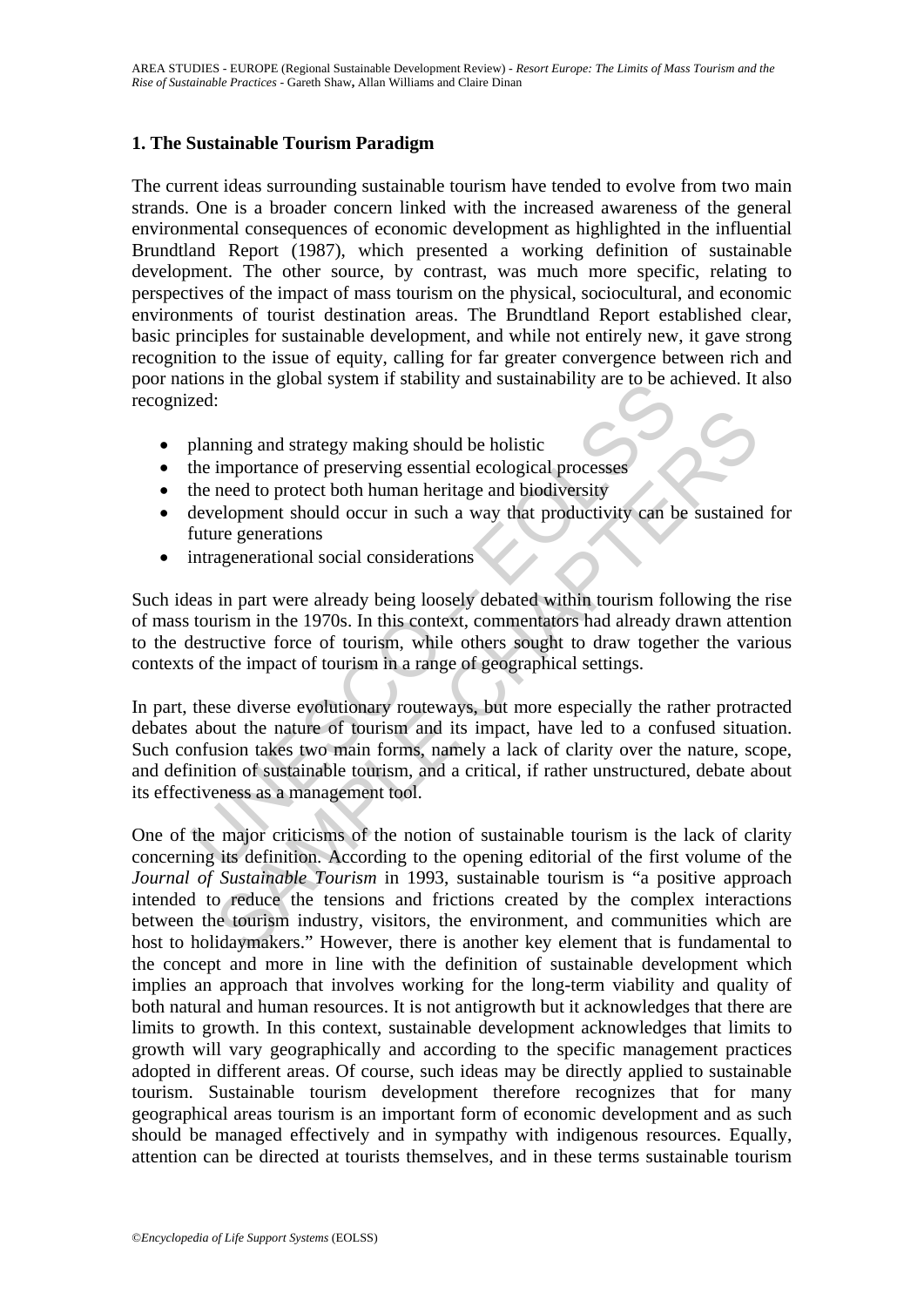development highlights the need to educate tourists to become more concerned and caring about the places and communities they visit. Some commentators have attempted to encompass all these aspects arguing that it is vital that sustainable tourism is embraced as a valued concept by planners, developers, consumers, and host communities so that tourism avoids causing its own destruction.

As a result of the nature of sustainable tourism's development as a paradigm, the notion itself has unfortunately become associated with a plethora of different terms that refer to the development of tourism other than mass tourism. Some commentators have suggested that sustainable tourism can be viewed as an alternative to mass tourism. This view has been refuted by some others, who argue that mass tourism need not be uncontrolled, unplanned, short-term, or unstable. The view has also been expressed that it has not yet been proven that all examples of mass tourism are unsustainable, and that unproven assumptions have diverted researchers away from the more important task of resolving how mass tourism can be made more sustainable.

There are, unfortunately, a range of terms that relate to forms of alternative tourism which have evolved from the late 1980s. These include ideas of green tourism, soft, responsible, low-impact, endemic, and new tourism. There are also a number of more specific forms of alternative tourism including nature tourism and ecotourism. The confusion from this range of terms, tourism products, and management philosophies has created a tendency to ignore the fact that these different forms of tourism can potentially have dramatically different effects on the environment of a destination area.

of the two manned, stori-ending to muscle at the two mass as obsetting to the text and examples of mass to wise<br>an assumptions have diverted researchers away from the more implaned in assumptions have diverted researchers ssumptions have diverted researchers away from the more important tas<br>ow mass tourism can be made more sustainable.<br>unfortunately, a range of terms that relate to forms of alternative tourism,<br>e., low-impact, endemic, and Another legacy of these varied concepts of alternative tourism is that the notions of sustainable tourism have been criticized for being confused and not clearly focused. Other criticisms see the concept as fundamentally misguided, while some commentators have a pessimistic view of the concept, believing that perhaps there is no answer to all of the problems raised by mass tourism. Some argue that unless the central issue of volume is addressed, then claims that there are answers to the problems are not only wrong but can also be misleading. This line of reasoning is extreme, but it does give a coherent voice to the widely perceived notions about the impact of certain types of tourists. The question as to which type of tourist is likely to do more harm in the long term, the mass tourist to the Mediterranean or the sensitive traveler, is often raised, but it is sometimes also pointed out that the aware, educated, individual traveler who is forever seeking the new, the exotic, and the unspoiled may simply be paving the way for the mass package tour. Of course, this argument can be turned around and used as a powerful reason for why sustainable tourism practices need to be adopted in such circumstances where added management is required. Critics have also called into question the language and rhetoric used, because some supporters of the concept have used emotive terms such as appropriate or responsible to define aspects of planning in destination areas. One commentator summarizes some of these views by suggesting that "sustainable tourism has burdened itself with conflicting, incompatible objectives."

The sustainable tourism debate is not only confused and as some argue misplaced but is also somewhat characterized by advocacy, and lacks a critical political economy perspective. The term can be an ideology, a process, a concept, or a mere political catch phrase.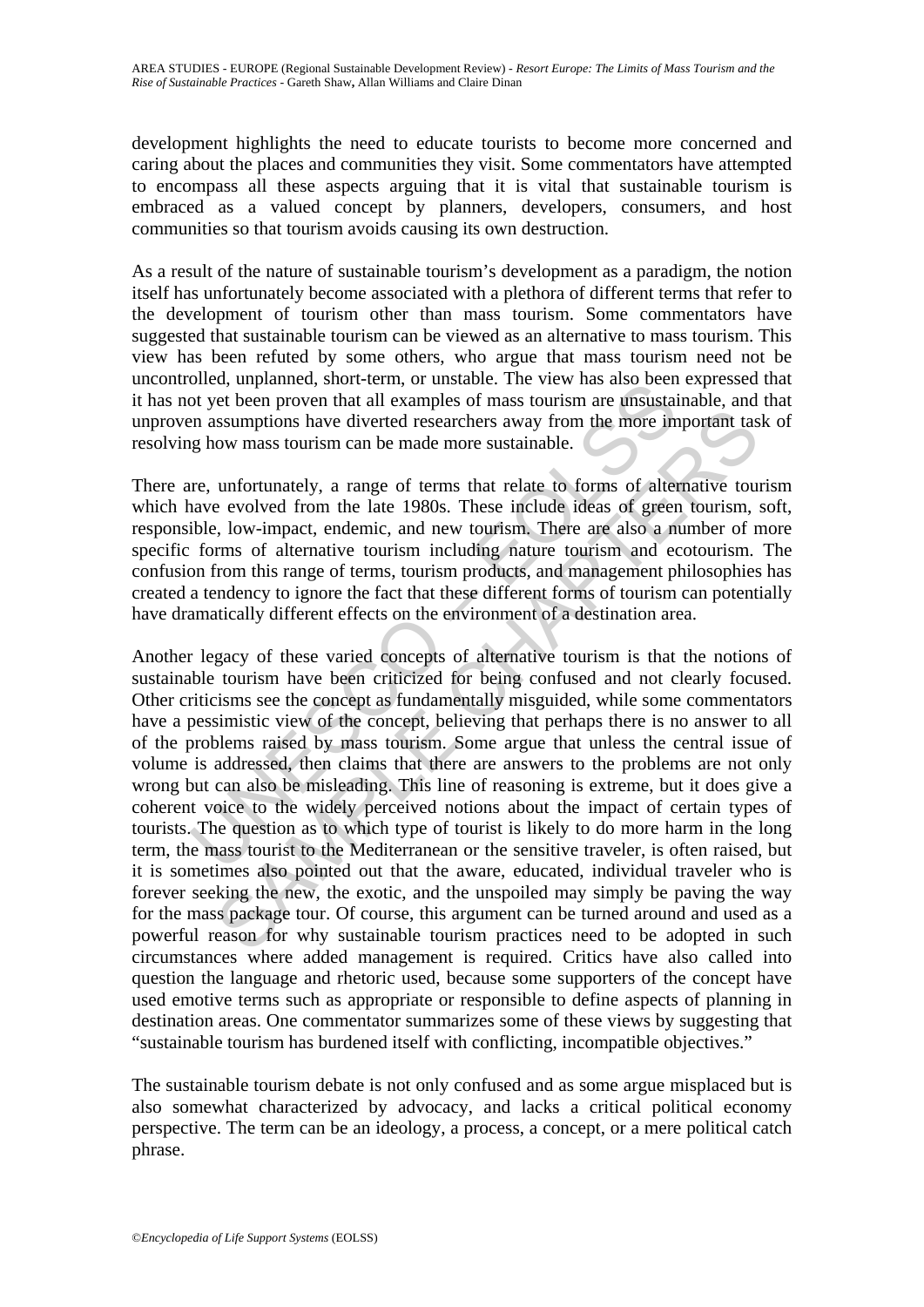Clearly, there are concerns and criticisms over the different terms used to describe aspects of sustainable tourism, and some commentators have also raised doubts about the workability of the concept. In an effort to overcome such concerns, it is important that we establish a coherent and workable definition of sustainable tourism. The pressure group Tourism Concern has defined sustainable tourism as "tourism and its associated infrastructures that, both now and in the future:

- operate within natural capacities for the regeneration of and future productivity of natural resources
- recognize the contribution that people and communities, customs and lifestyles make to the tourist experience
- accept that local people must have an equitable share in the economic benefits of tourism
- are guided by the wishes of local people and communities in host areas."

The core element of this definition is that tourism development, if well managed, need not lead to resource degradation and the alienation of tourists or members of the host communities. Also implicit in this definition is the notion that tourism will continue to grow as a global activity, but that there are some limits to growth and, more important, that these can be managed. It also incorporates the strong notions of equity that the Brundtland Report brought to popularity. Furthermore, this definition is not timespecific or place-specific and as such can be applied to all forms of sustainable tourism.

# **2. Tourist Pressures in Resort Europe**

make to the tourist experience<br>accept that local people must have an equitable share in the econo<br>fourism<br>are guided by the wishes of local people and communities in host<br>e element of this definition is that tourism develo From the tocal people must have an equidable share in the economic benefited by the wishes of local people and communities in host areas."<br>
Element of this definition is that tourism development, if well managed, resource There has been an emergence and rapid growth of mass tourism and leisure. This has been spectacularly evident in the growth of international tourism, particularly within Europe. Between 1950 and 1990 the number of international tourists in Europe increased 16-fold, with the highest growth rates being recorded between 1960 and 1980 (Figure 1). In the early decades of this period it was the rise of package holidays and mass tourism that were most associated with these high growth rates. Indeed, European countries, and especially Western economies, have dominated the development of international tourism. This reflects a diverse range of tourist attractions, including coastal environments, mountain zones, and rich cultural heritages; a range of climatic zones that favor both winter and summer tourism; and a mature, well-developed tourist industry that encompasses both organizational and infrastructural aspects. Growth in the number of international tourist arrivals has continued at an average of almost 3% per annum in the period after 1992 (Figure 1), although Europe's share of the world tourism market has declined slightly in relative terms.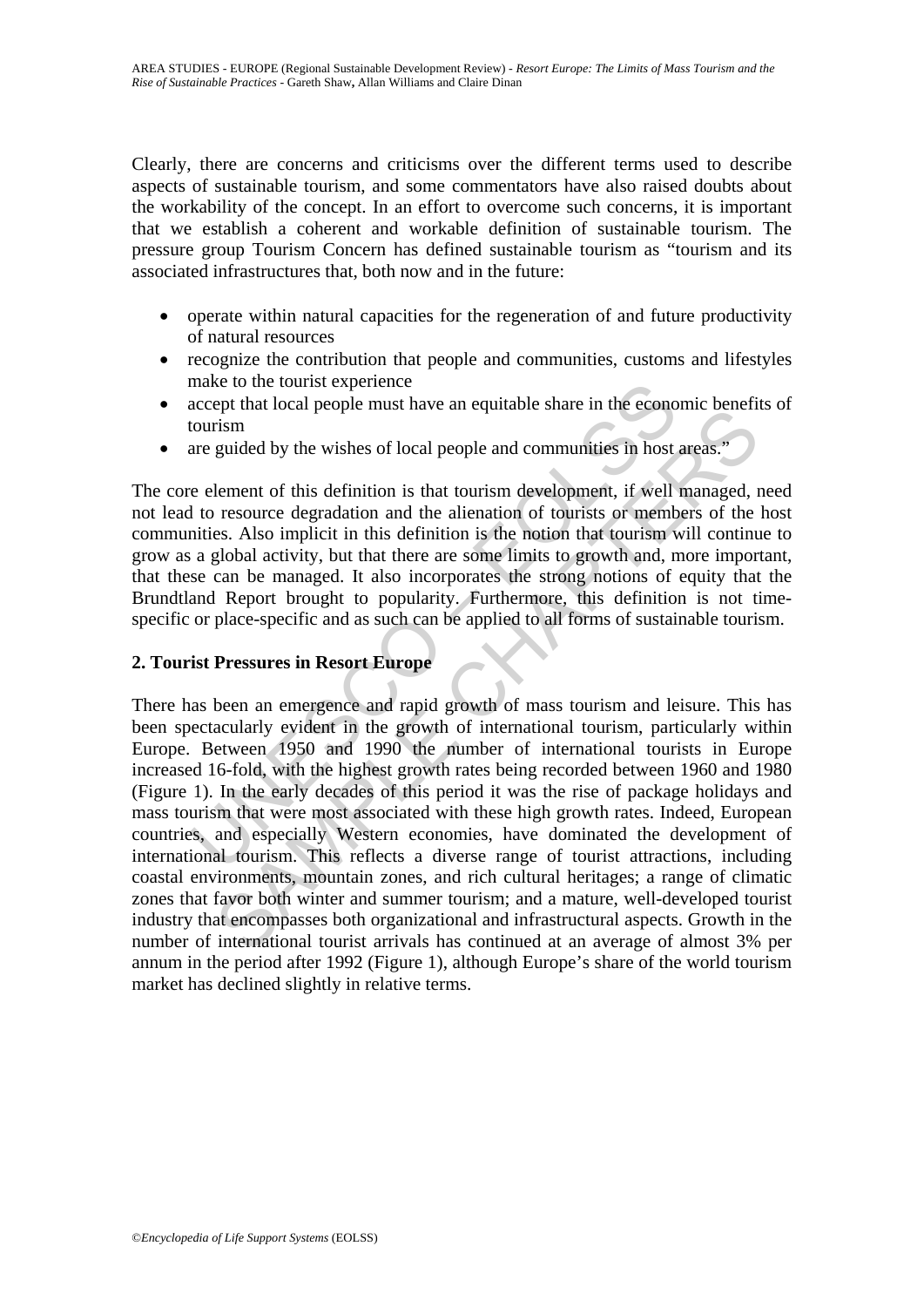AREA STUDIES - EUROPE (Regional Sustainable Development Review) - *Resort Europe: The Limits of Mass Tourism and the Rise of Sustainable Practices* - Gareth Shaw**,** Allan Williams and Claire Dinan



Figure 1. International tourist arrivals in Europe since 1960 (modified from European Environment Agency, 1995 and 1998)

1. International tourist arrivals in Europe since 1960 (modified fractive more since 1960 (modified fractivism, the more since the survive more survey at the more survey at the more survey at the more in this relatively a Environment Agency, 1995 and 1998)<br>
So has a strongly developed market for domestic tourism, because or<br>
urbanized population which is relatively affluent and practiced<br>
strong. While domestic tourism has seen less spectac Europe also has a strongly developed market for domestic tourism, because of its sizeable urbanized population which is relatively affluent and practiced in holidaymaking. While domestic tourism has seen less spectacular growth, there was still an estimated 300% increase in this sector of the market between 1950 and 1990. Accurate data are hard to come by, but estimates by the World Tourism Organization suggest that there are at least 2 billion domestic tourism trips worldwide, and about half of these are in Europe. In the course of this expansion, virtually all places and regions within Europe have experienced elements of the phenomenon of tourism. The diversity of types of tourism and the range of environments affected is considerable as coastal, urban, rural, and mountain environments have all become destinations for waves of tourist arrivals. Indeed, growth in international tourism is greatest in the eastern Mediterranean, parts of central Europe, and in a number of key European cities (Figure 2). It is not only the numbers of tourists that have increased the impact on these different environments as, with increasing demand for a range of activities, there has also been a change of pressures of use.



Figure 2. International tourism arrivals to European regions (modified from WTO, 1993, and European Environment Agency, 1995)

A significant and critical challenge has been provided by the rapid growth and spread of mass tourism since the 1970s. It is usually characterized by being large-scale and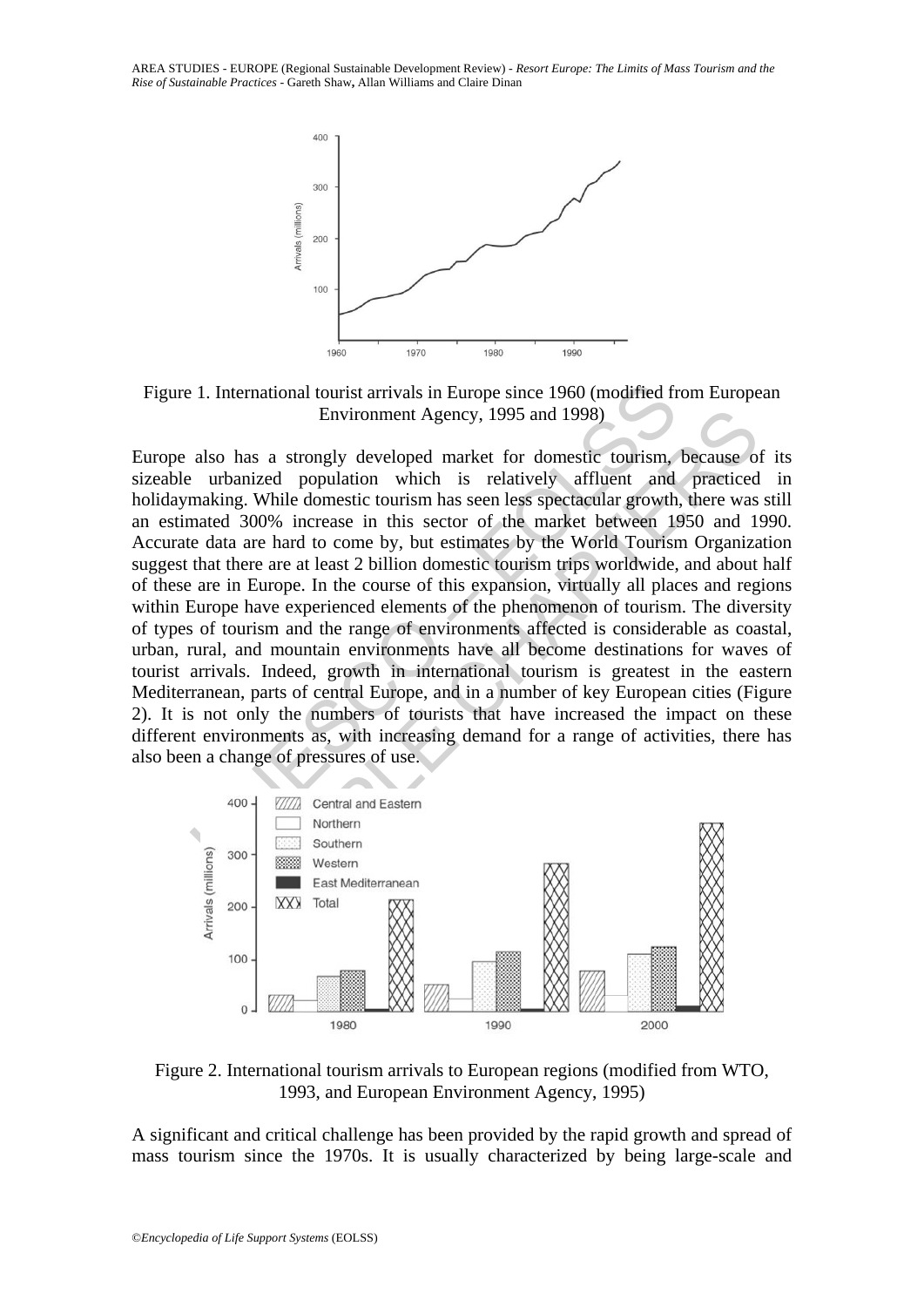relatively low-cost tourism for those on relatively low and middle incomes. This form of tourism has commodified international travel within Europe by creating inclusive holidays. It is often contrasted with elite or luxury tourism which, of necessity, tends to be on a much reduced scale, attracting those with relatively high incomes. As we shall see, much of the debate on the environmental impact of tourism has focused on mass tourism because of its scale and obvious visibility. However, it would be wrong to equate the more luxury/elite form of tourism with sustainable tourism as it may well be as equally as destructive in resource terms as mass tourism. Certainly, luxury hotels may demand more land, use disproportionately more energy and water, and their tourists may expect far more facilities, e.g., marinas, golf courses. Of course, set against this is the fact that far fewer tourists are involved, so the impact associated with large numbers of tourists that may exceed local carrying capacities, are to some extent removed (see *Key Concepts*).



#### **Bibliography**

- - -

S OF COURSE THE SUPPOSE COLOR CONTROLL TO ACCESS ALL THE 30 PAGES OF THIS CHAPT<br>
TO ACCESS ALL THE 30 PAGES OF THIS CHAPT<br>
Visit: http://www.eolss.net/Eolss-sampleAllChapter.a<br>
aphy<br>
aphy<br>
1 B. and Lane B. (1993). Sustaina CO ACCESS ALL THE 30 PAGES OF THIS C[HAP](https://www.eolss.net/ebooklib/sc_cart.aspx?File=E1-53-54)TER,<br>
Visit: http://www.eolss.net/Eolss-sampleAllChapter.aspx<br>
y<br>
and Lane B. (1993). Sustainable Tourism: An Evolving Global Approach. Journ<br>
fourism 1(1), 1–5. [This short paper set Bramwell B. and Lane B. (1993). Sustainable Tourism: An Evolving Global Approach. *Journal of Sustainable Tourism* **1**(1), 1–5. [This short paper sets out one view of sustainable tourism and debates the issue.]

Butler R. (1999). Sustainable Tourism: A State-of-the-Art Review. *Tourism Geographies* **1**(1), 7–25. [This provides a wide-ranging review of the contested nature of sustainable tourism.]

Cambridge Economic Consultants (1993). *Tourism Resources in Eastern Europe: Problems and Prospects for Cooperation*, study for CEC DGXXIII. Luxembourg: CEC.

CEC (1992). *The State of the Environment in the European Community*. Luxembourg: Commission of European Communities. [A major collection of examples and case studies of environmental impact.]

Commission of the European Communities (1996). *Progress Report on Implementation of the European Community Programme of Policy and Action in Relation to the Environment and Sustainable Development*. Brussels: CEC.

Croall J. (1995). *Preserve or Destroy? Tourism and the Environment*. London: Calouste Gulbenkian Foundation. [A discussion of the need for and practice of sustainable tourism.]

EGA (1995). *An Environmental Strategy for Golf in Europe*. Newbury, UK: Pisces Publications, EGA Ecology Unit.

European Environment Agency (1995). *Europe*'*s Environment: The Debris Assessment.* Luxemborg: European Community. [A major collection of examples and discussion of environmental impact.]

European Environment Agency (1998). *Europe*'*s Environment: The Second Assessment*. Oxford: Elsevier Science. [A shorter but updated version of the 1995 report.]